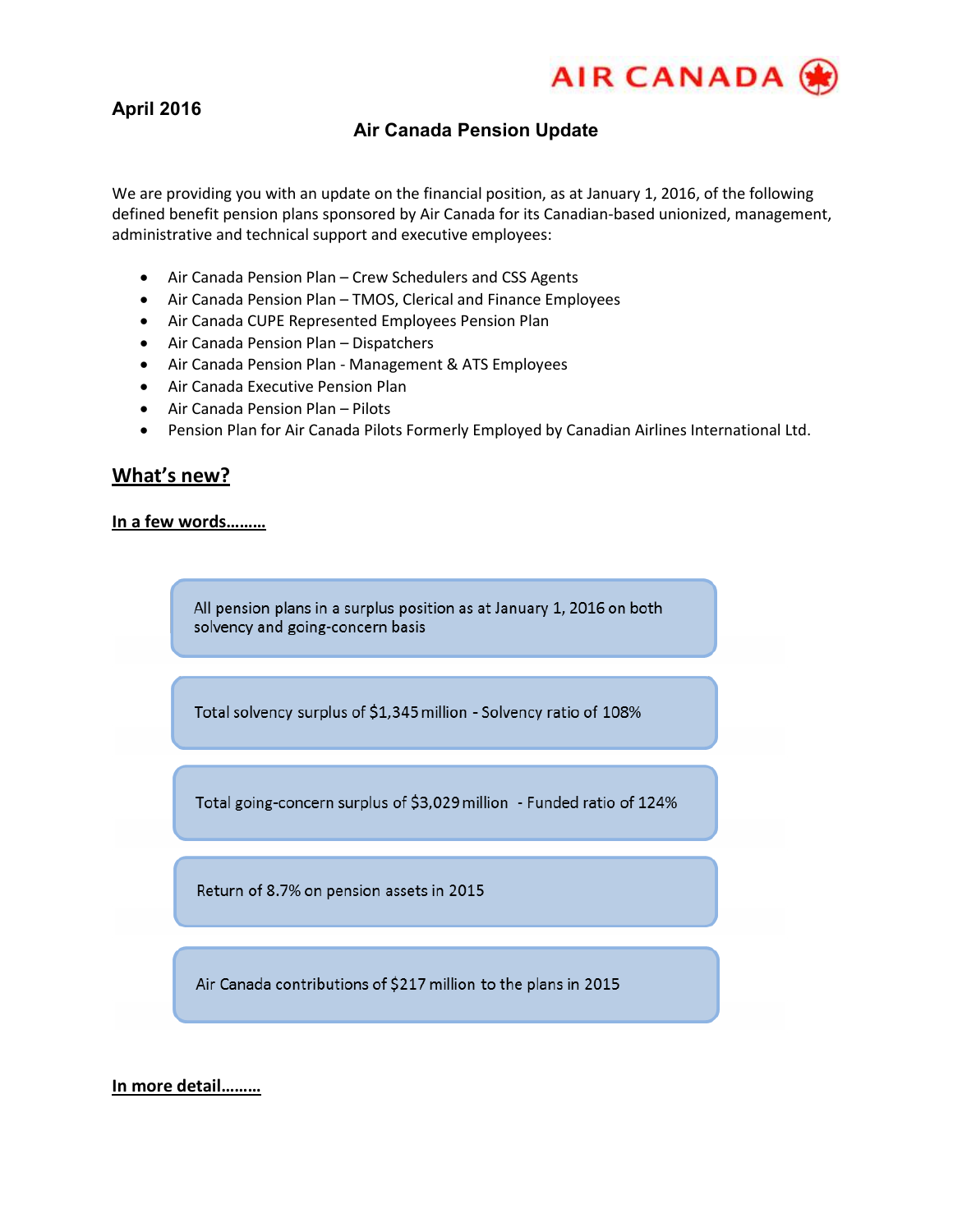## **FINANCIAL POSITION OF THE PLANS**

#### **Solvency Position – All Plans Combined**

As announced, the consolidated financial position of Air Canada's defined benefit pension plans has significantly improved again in 2015, from a solvency surplus of \$660 million as at January 1, 2015 to a surplus of \$1,345 million as at January 1, 2016. The following graph shows the evolution of the financial position of the plans on a solvency basis since 2009.



# **Surplus / Deficit on January 1**

#### **Solvency Position by Plan**

The following table compares the financial position, on a solvency basis, of each plan as at January 1, 2016 with its financial position as at January 1, 2015. The surplus increased in all plans between the two valuation dates.

(in \$ millions**)**

|                                       | <b>At January 1, 2016</b> |                | <b>At January 1, 2015</b> |                |
|---------------------------------------|---------------------------|----------------|---------------------------|----------------|
|                                       | Solvency                  | Solvency       | Solvency                  | Solvency       |
| <b>Plan</b>                           | Ratio                     | <b>Surplus</b> | Ratio                     | <b>Surplus</b> |
| <b>Crew Schedulers and CSS Agents</b> | 108%                      | 155            | 105%                      | 85             |
| TMOS, Clerical and Finance            | 109%                      | 447            | 104%                      | 203            |
| <b>CUPE Represented Employees</b>     | 108%                      | 213            | 106%                      | 151            |
| <b>Dispatchers</b>                    | 104%                      | 3              | 102%                      | 1              |
| Management & ATS                      | 109%                      | 172            | 104%                      | 75             |
| Executives                            | 110%                      | 5              | 103%                      | 2              |
| <b>AC Pilots</b>                      | 107%                      | 216            | 104%                      | 106            |
| <b>CAIL Pilots</b>                    | 109%                      | 134            | 102%                      | 37             |
|                                       |                           |                |                           |                |
| Total                                 | 108%                      | 1.345          | 104%                      | 660            |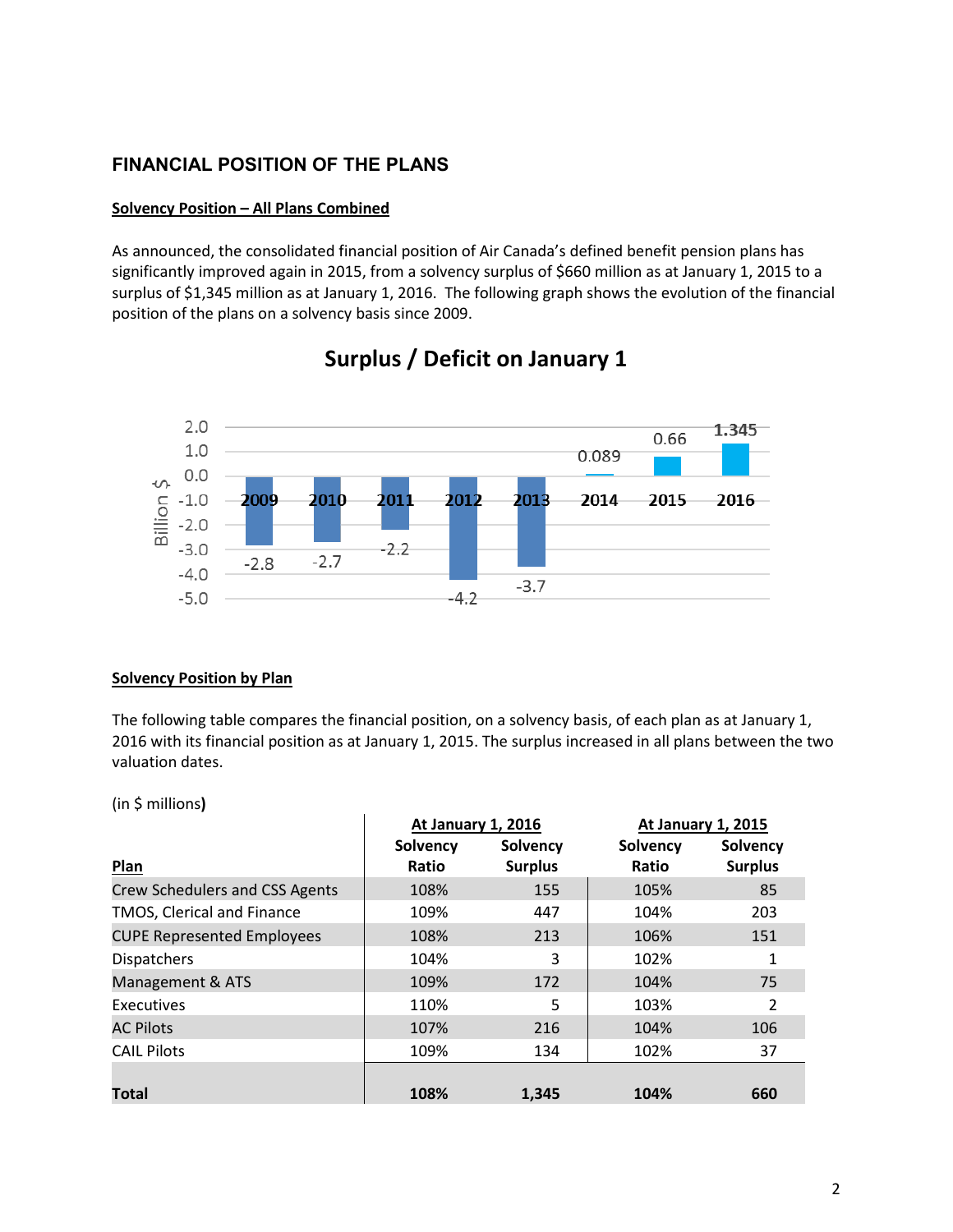A solvency ratio of less than 100% means that if a plan were terminated, the assets would not be sufficient to cover the full value of the pension promised to plan members whereas a ratio at or above 100% means the assets would be sufficient.

#### **Factors that contributed to improve the solvency position in 2015**

The increase in the surplus from \$660 million to \$1,345 million results mainly from the 8.7% return on pension assets (net of fees), which contributed to an increase in assets of \$848 million more than expected on a solvency basis. The balance of the variation in the solvency surplus results from the net effect of all other factors including a gain due to the \$96 million solvency contribution made by Air Canada in 2015 and some decreases resulting from the change in actuarial assumptions used for the solvency valuation and other factors such as demographics.

The improvement in solvency ratio between January 1, 2015 and January 1, 2016 varies by plan depending on plan specific factors such as the demographic characteristics of each group and the different level of required contributions made to the plans in 2015.

#### **Going-Concern Position by Plan**

As indicated above, as at January 1, 2016, the plans had sufficient assets to cover the full value of the pension promised to plan members had the plans been terminated on that date. A "going-concern" valuation provides the financial position of the plans on the basis of Air Canada continuing to operate and maintaining its pension plans indefinitely.

The consolidated financial position of the plans on a going-concern basis evolved from a surplus of \$2,039 million (116% funded ratio) as at January 1, 2015 to a surplus of \$3,029 million (124% funded ratio) one year later. In other words, on the basis of Air Canada continuing to operate and maintaining its pension plans indefinitely, the plan assets at January 1, 2016 exceed by \$3 billion the amount that will be required to pay all the pension entitlements accrued by all current members. The results by plan are as follows:

|                                       | <b>At January 1, 2016</b> |                |
|---------------------------------------|---------------------------|----------------|
|                                       |                           | Going-concern  |
| Plan                                  | <b>Funded Ratio</b>       | <b>Surplus</b> |
| <b>Crew Schedulers and CSS Agents</b> | 124%                      | 366            |
| TMOS, Clerical and Finance            | 124%                      | 937            |
| <b>CUPE Represented Employees</b>     | 126%                      | 520            |
| <b>Dispatchers</b>                    | 116%                      | 10             |
| Management & ATS                      | 120%                      | 324            |
| Executives                            | 128%                      | 12             |
| <b>AC Pilots</b>                      | 122%                      | 529            |
| <b>CAIL Pilots</b>                    | 127%                      | 331            |
|                                       |                           |                |
| Total                                 | 124%                      | 3,029          |

#### (in \$ millions**)**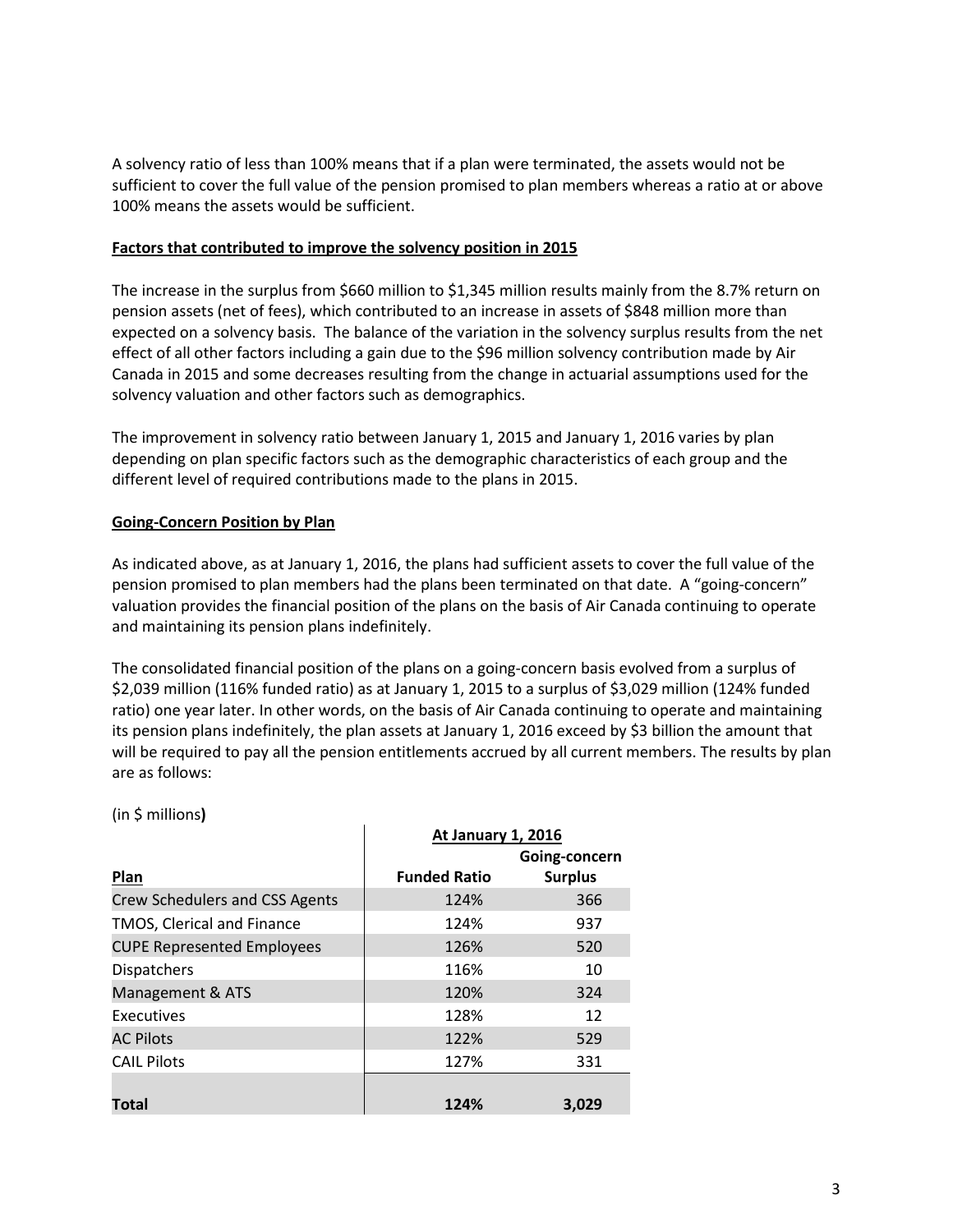The improvement in the going-concern financial position is again mainly due to favorable investment returns.

### **CONTRIBUTIONS**

#### **2015 Contributions**

In 2015, Air Canada contributed \$96 million for past service and \$121 million for current service for a total contribution of \$217 million to all plans combined. Employees contributed a total of \$78 million to the plans.

#### **2016 Contributions**

Employees will contribute approximately \$76 million to the plans in 2016. Employee contributions are determined by a fixed formula and do not depend on the financial situation of the plans. Whether the plans are in a surplus or deficit position, employees contribute the same percentage of their salary.

Air Canada contributions depend on the financial situation of each plan in accordance with the *Pension Benefits Standards Act, 1985* and the *Income Tax Act*. Since all pension plans are in a surplus position as at January 1, 2016, both on a solvency and going-concern basis, no employer contributions are required or permitted for past service for 2016. For current service, based on restrictions in the Income Tax Act, contributions are either required, optional or not permitted depending on the solvency ratio and funded ratio as follows:

| Rule to determine employer current service<br>contributions - Categories                                                          | Plans in that category as at January 1, 2016                                                           |
|-----------------------------------------------------------------------------------------------------------------------------------|--------------------------------------------------------------------------------------------------------|
| Contributions are required for pension plans<br>with a solvency ratio of less than 105%                                           | <b>Dispatchers</b><br>$\bullet$                                                                        |
| Contributions are optional for pension plans<br>with a solvency ratio of 105% or more and a<br>funded ratio between 100% and 125% | • Crew Schedulers and CSS Agents<br>TMOS, Clerical and Finance<br>Management & ATS<br><b>AC Pilots</b> |
| Contributions are not permitted for pension<br>plans with a solvency ratio of 105% or more and<br>a funded ratio of 125% or more  | $\bullet$ CUPF<br>Executives<br>$\bullet$<br><b>CAIL Pilots</b>                                        |

As a result, employer contributions for current service are only required to be made in 2016 to the Air Canada Pension Plan – Dispatchers in the amount of approximately \$1 million. For other plans, employer contributions are either optional or not permitted. In order to treat all plans funded over 105% the same, Air Canada has elected not to make any contributions for 2016 to the plans for which contributions are not required. It represents a savings of approximately \$144 million for the year 2016.

Future Company contributions will be dependent on future actuarial valuations.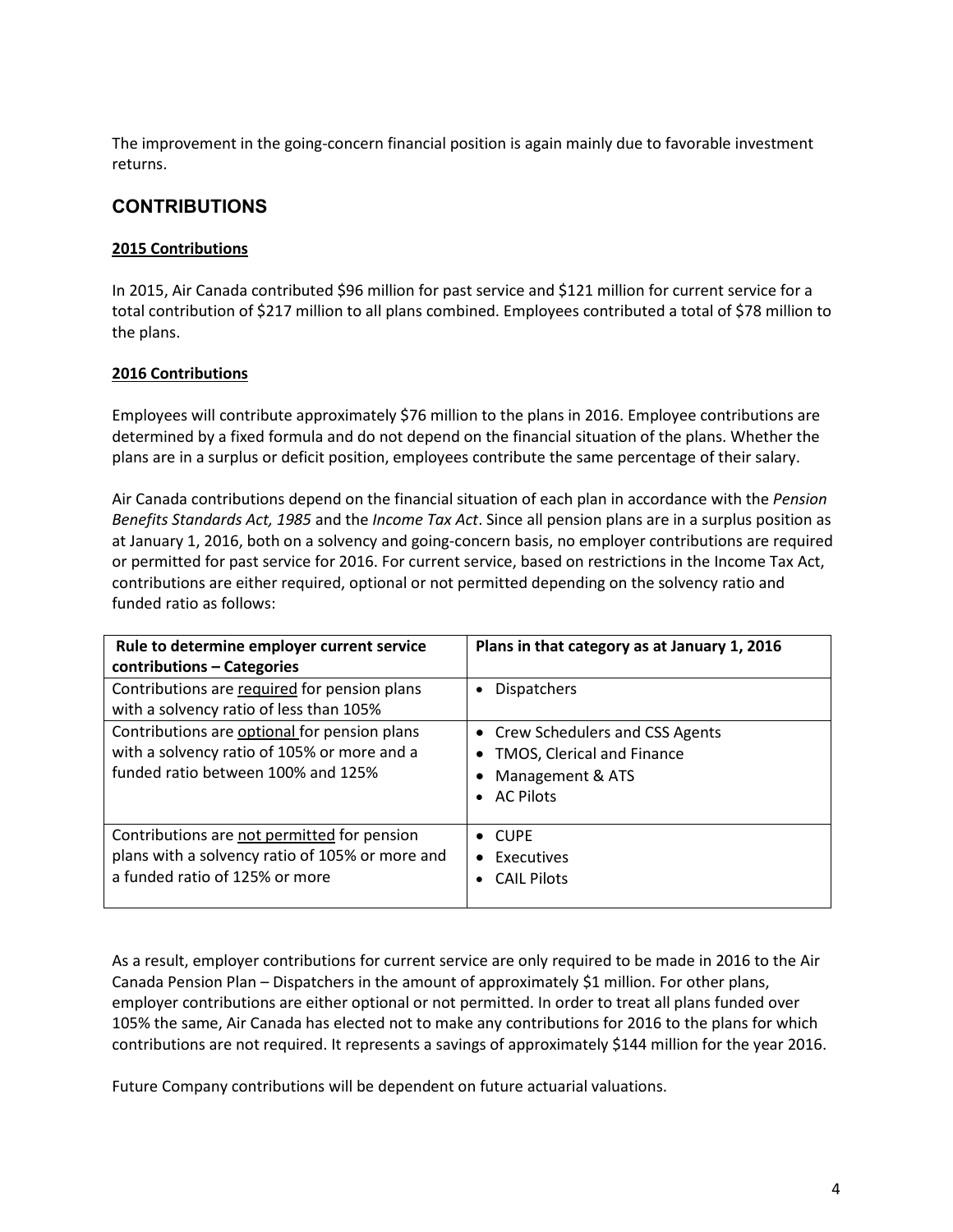# **INVESTMENT STRATEGY**

No significant changes were made to the pension investment strategy in 2015. The portion of plan liabilities immunized against the interest rate risk remains at 75%. This means that 75% of the assets will increase (or decrease) in value in direct proportion to increases (or decreases) in the plan liabilities when long-term interest rates change. Long-term interest rates are the risk factor that has the most negatively impacted the pension plans in the past.

Air Canada's objective is to continue to increase the level of immunization to reduce the risk further, subject to favourable market conditions. However, Air Canada plans to retain assets invested in equities and alternative investments in order to maintain its total pension cost at an acceptable level.

With the new investment strategy implemented after 2009, Air Canada reduced its pension risk by approximately 50% compared to the investment strategy in place before 2009. The table below illustrates the sensitivity of solvency surplus to returns on plan assets and decreases in long-term interest rates under the new investment strategy compared to a more traditional asset portfolio (similar to the one in place prior to 2009, which consisted in 60% equities and 40% bonds):

|                                     |                        | <b>Impact on Solvency Surplus</b> |                         |
|-------------------------------------|------------------------|-----------------------------------|-------------------------|
| Factor                              | Scenario               | <b>New Pension</b>                | <b>Previous Pension</b> |
|                                     |                        | Investment Strategy               | Investment              |
|                                     |                        |                                   | Strategy                |
| Return on equities and alternative  | Return of 10% less     | Decline of \$690                  | Decline of \$1,030      |
| investments                         | than the               | million                           | million                 |
|                                     | interest rate used to  |                                   |                         |
|                                     | determine the          |                                   |                         |
|                                     | liabilities            |                                   |                         |
| Interest rate used to determine the | Interest rate drops by | Decline of \$460                  | Decline of \$1,590      |
| liabilities                         | 1%                     | million                           | million                 |
| Impact of the combined scenario     |                        | Decline of \$1,150                | Decline of \$2,620      |
|                                     |                        | million                           | million                 |

As illustrated above, if interest (currently at historically low) rates were to drop by 1% and return on equities and alternative investments were 10% lower than the rate used to determine the liabilities, the surplus would decrease by approximately \$1,150 million (= \$690 million + \$460 million), which still would have left the plans with a modest surplus based on the latest valuations. Under the former investment strategy, this same unfavorable scenario would have resulted in a \$2,620 million decline in the aggregate solvency surplus. It should be noted that the opposite scenario also holds true; that is, a 1% increase in interest rates and a return on equities and alternative investments 10% higher than expected, would increase the solvency surplus by a similar amount.